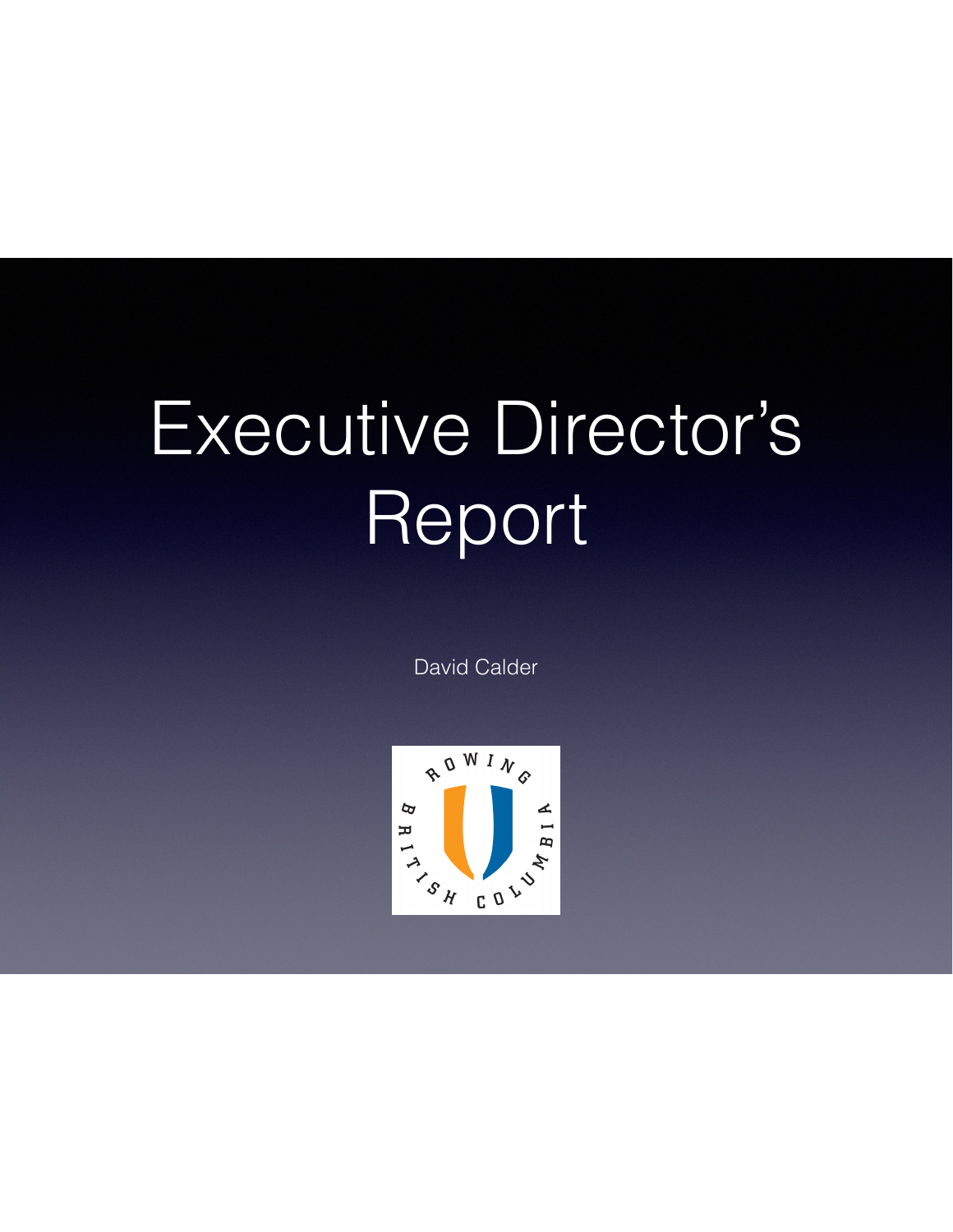# Strategic Plan **Overview**

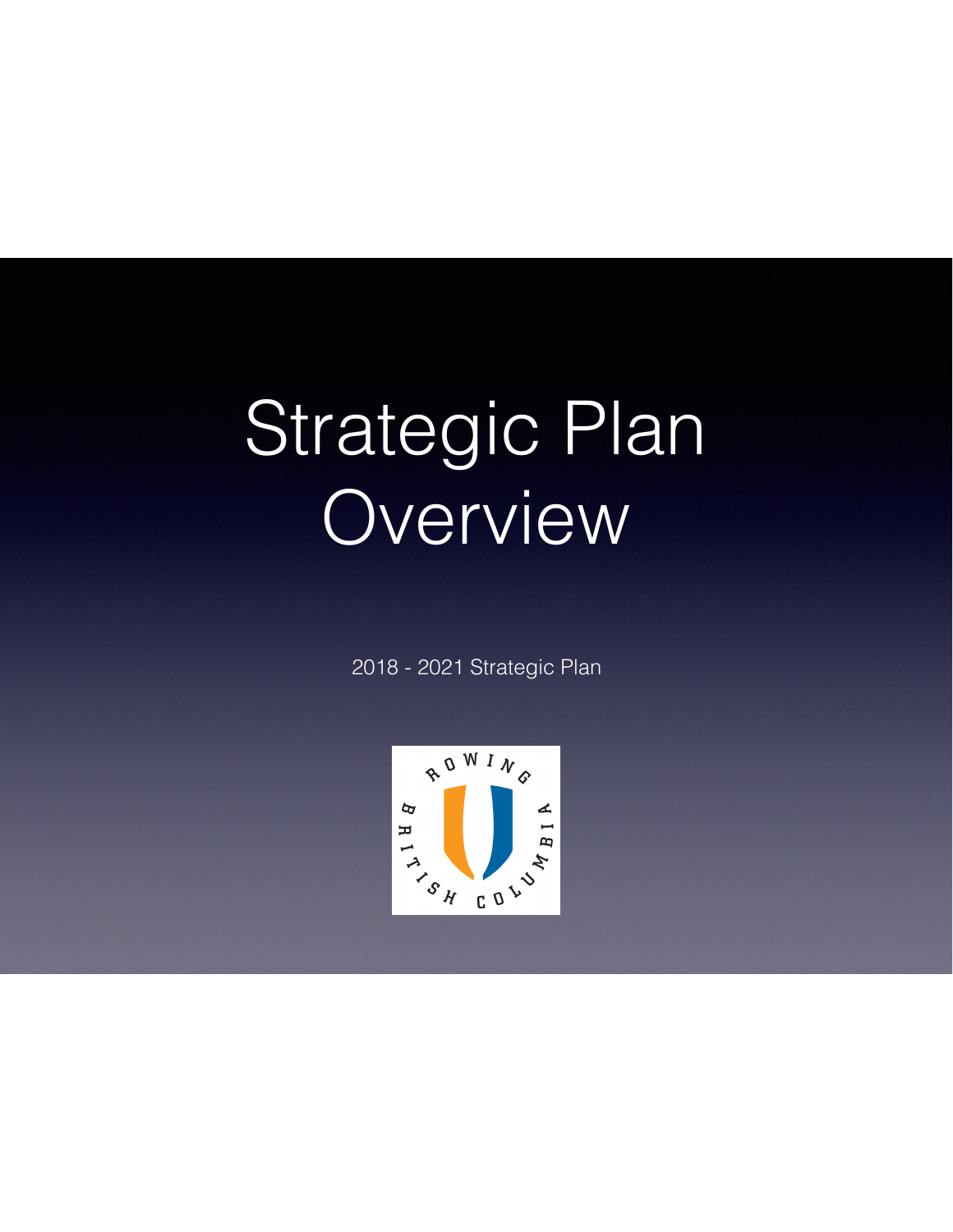# **Vision**: British Columbia is the leading rowing community in Canada.

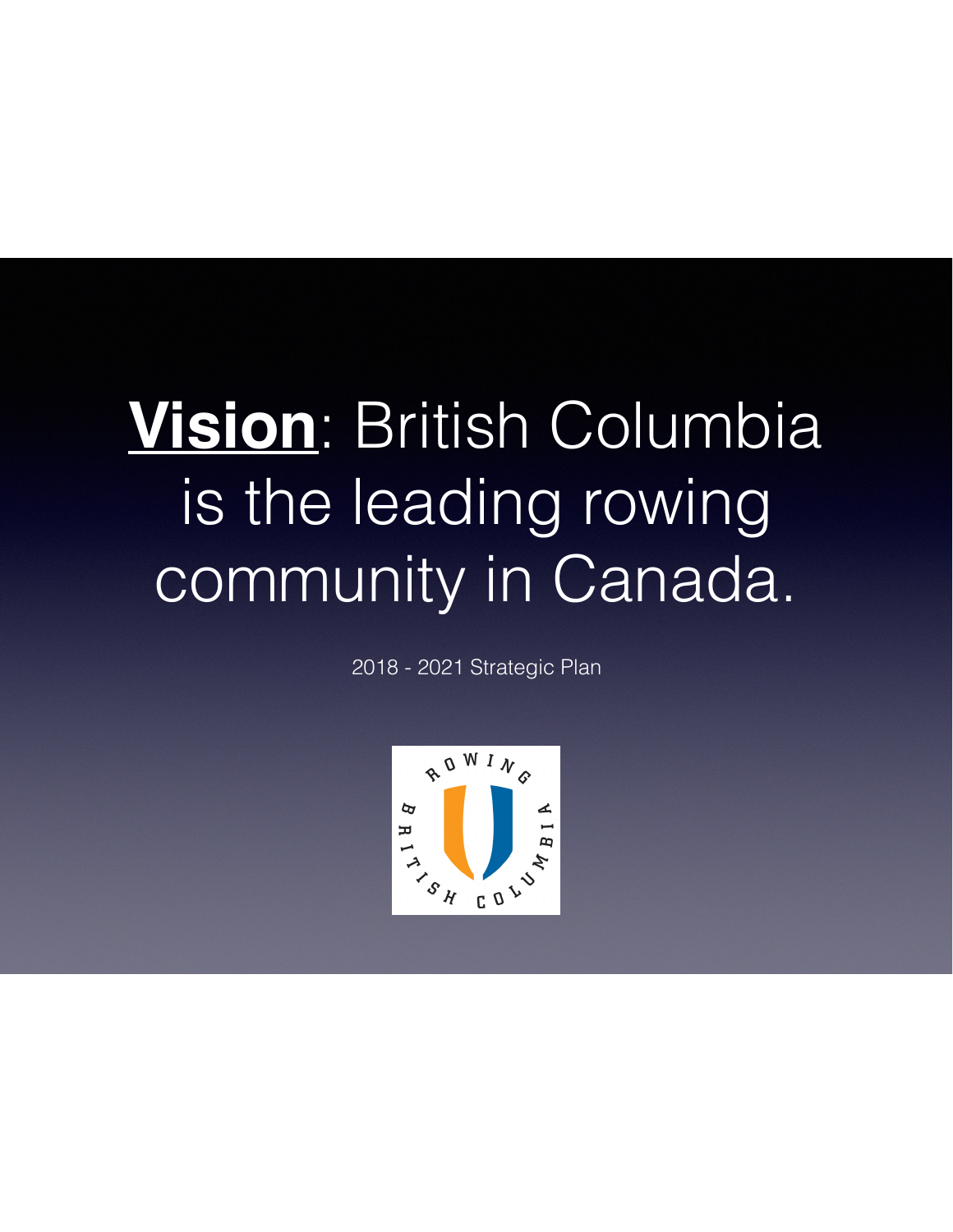# **Mission**: To create and enhance quality opportunities for all British Columbians to discover, pursue and excel in the sport of rowing.

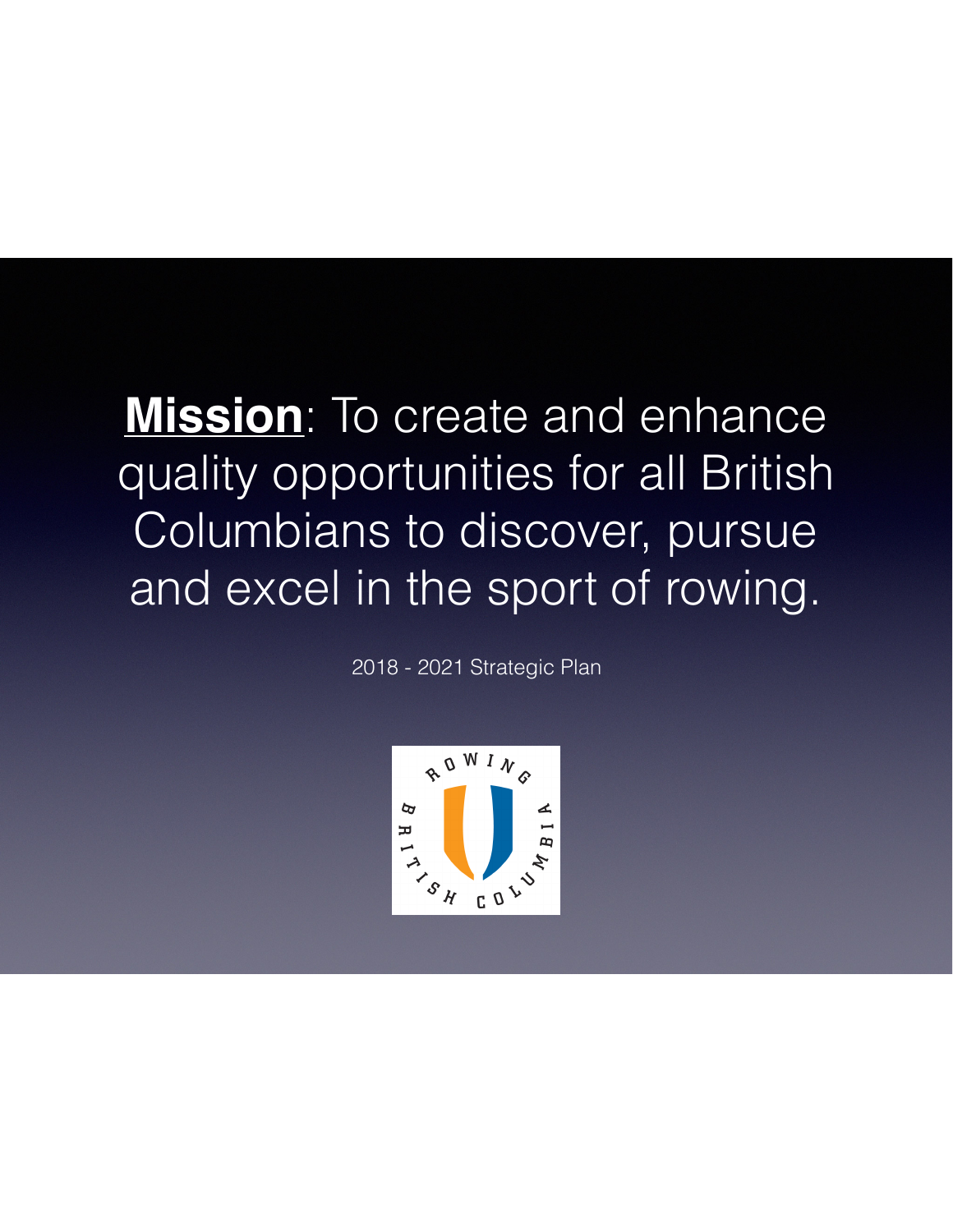# **Values:**

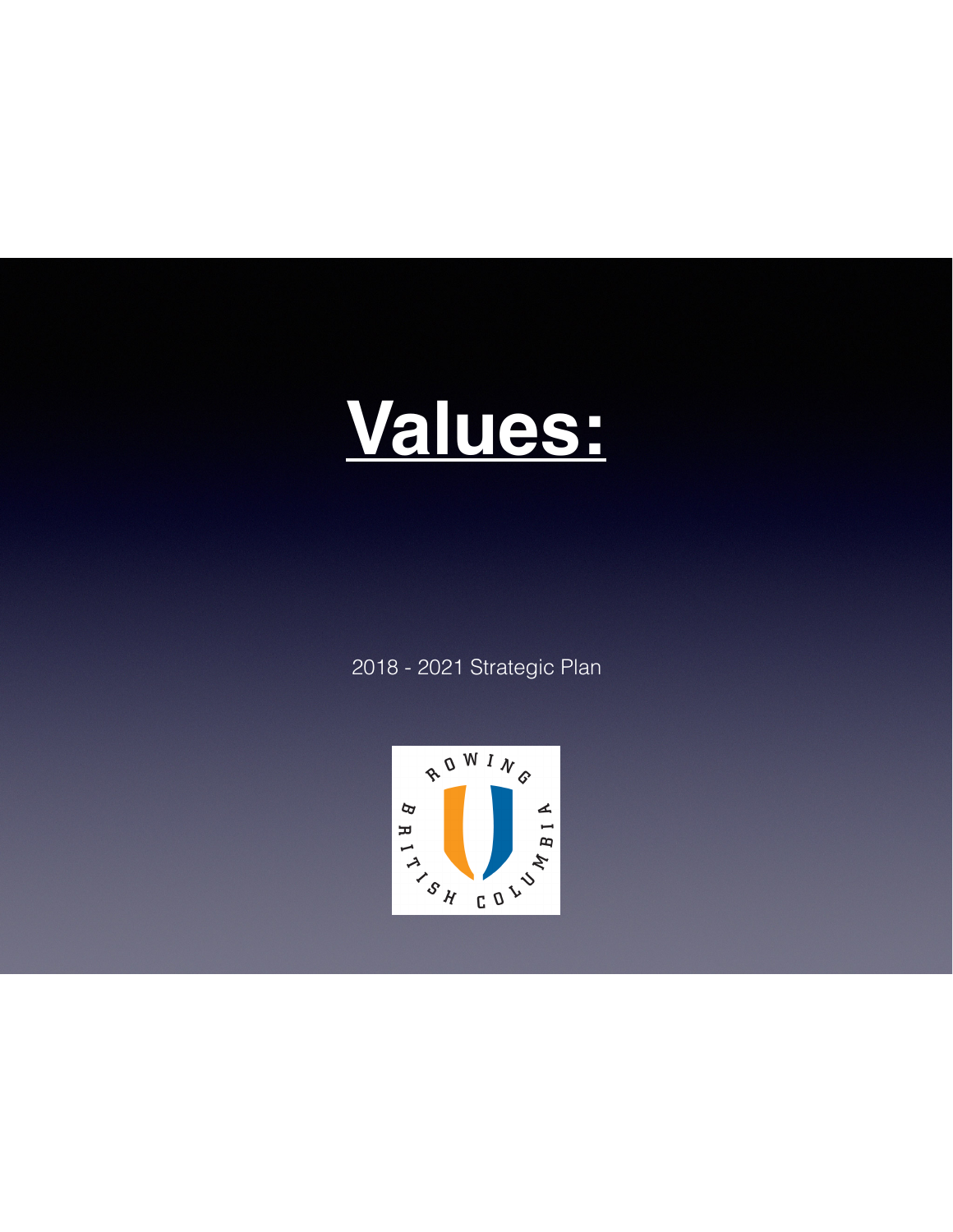# **Excellence:** We aim to improve all that we do and to exceed the expectations of our membership.

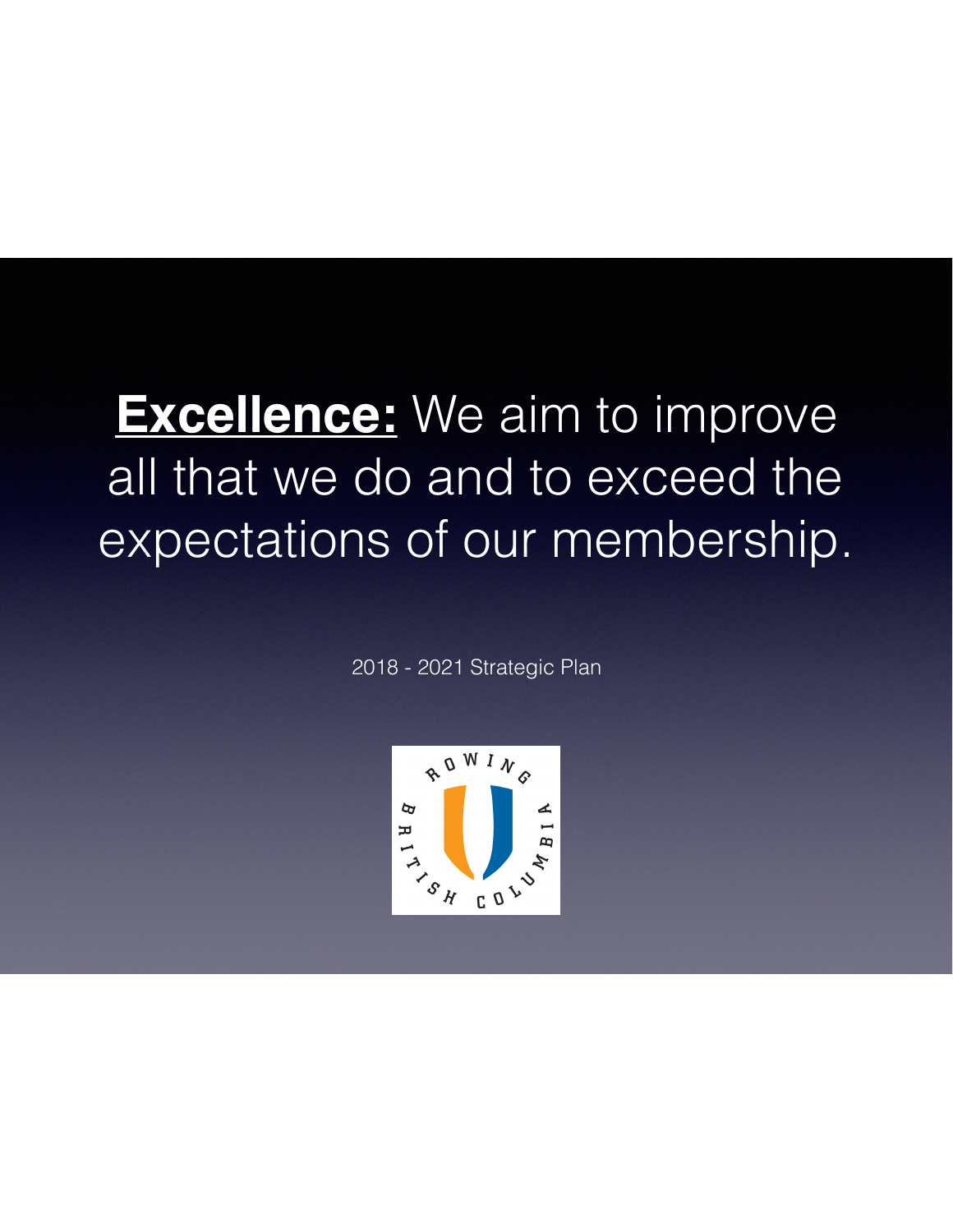# **Integrity:** We are accountable and we adhere to high ethical and professional Standards with all decision making.

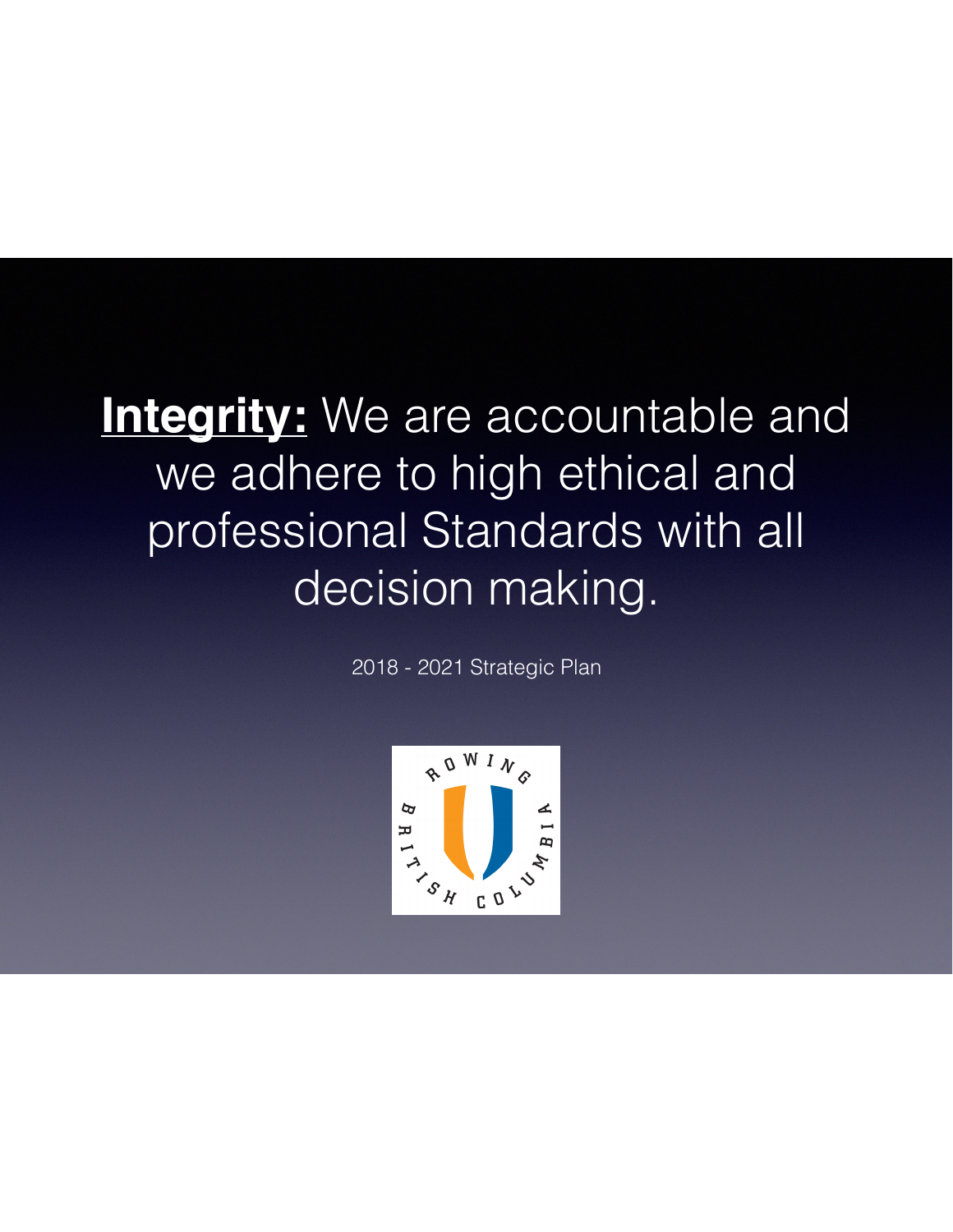# **Transparency:** We disclose information, opportunities, and decisions in a clear, open and accessible manner.

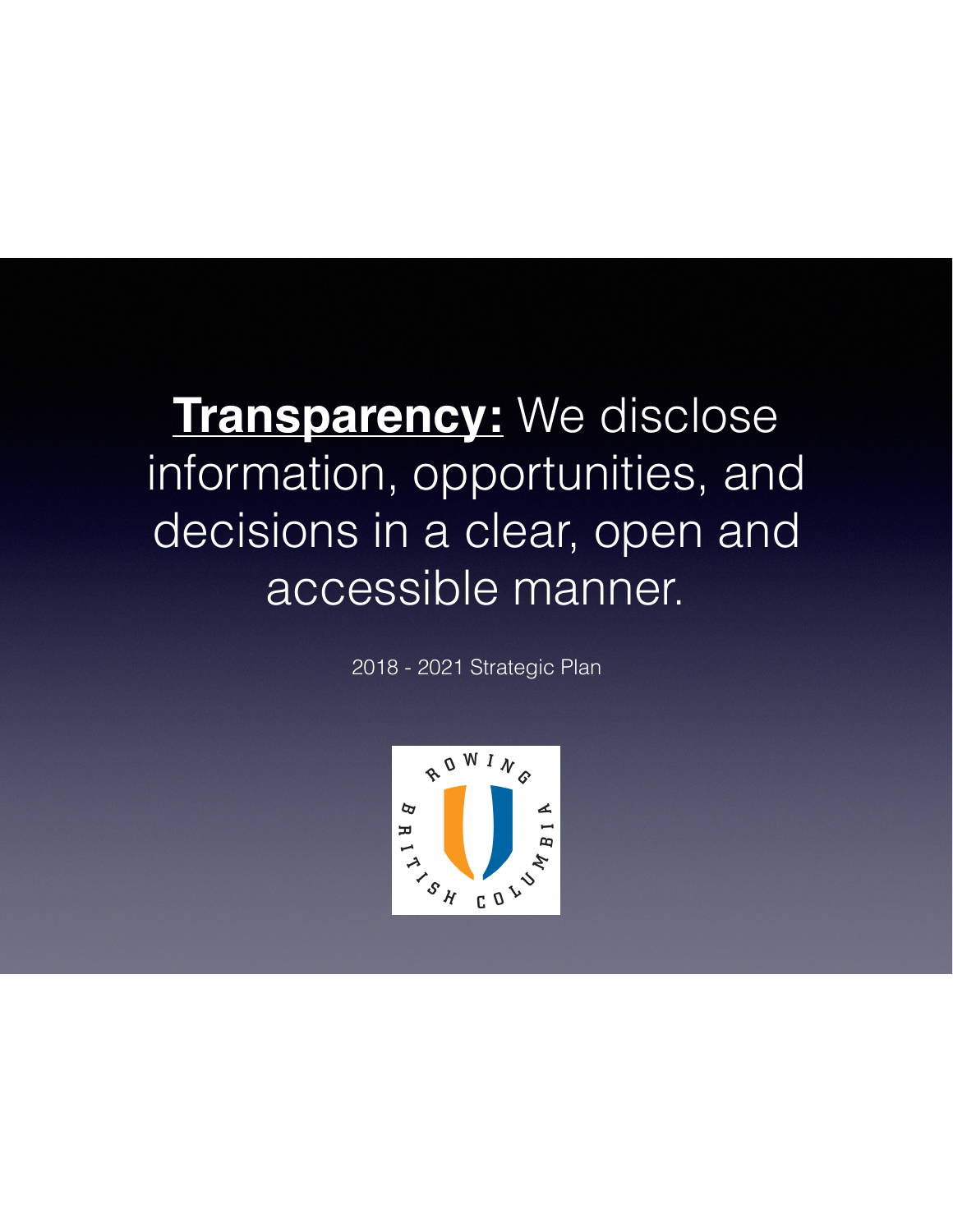# **Inclusivity:** We create an environment in which every individual is welcomed, respected and supported.

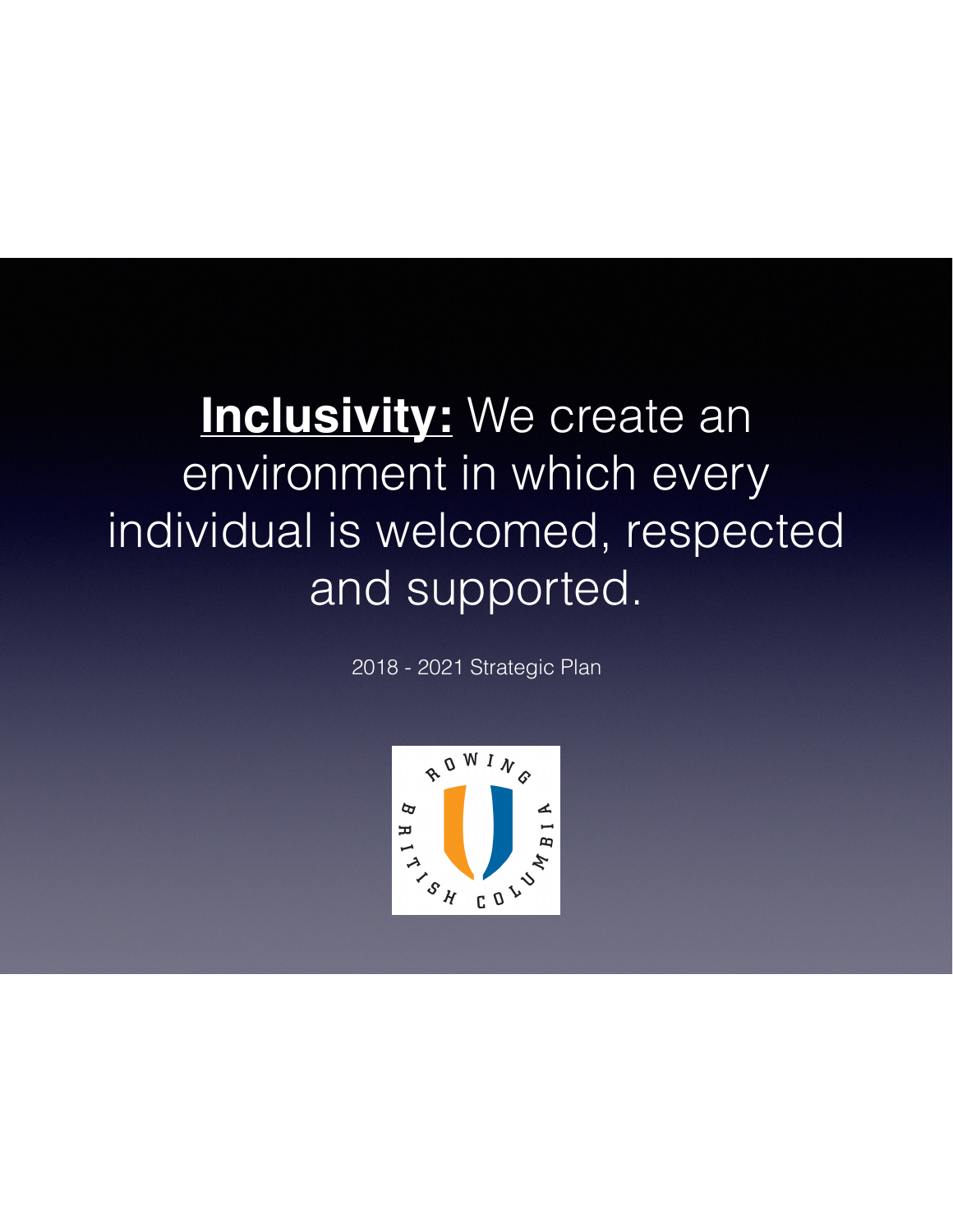# **Strategic Direction 1:** Support a healthy athletecentred rowing system.

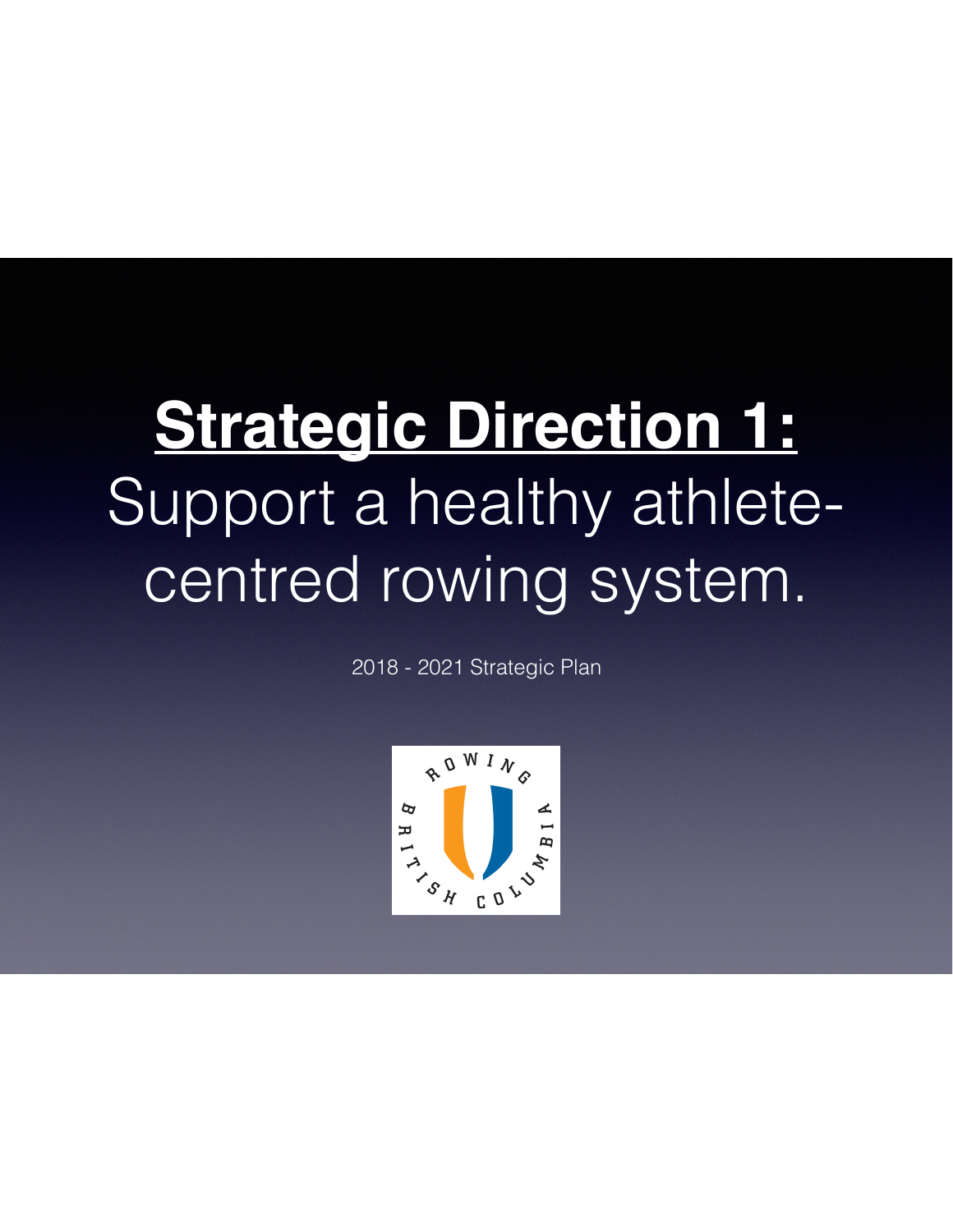- **•** More Rowers joining programs after LTR;
- **•** More NCCP Certified Coaches;
- **•** *More Licensed Umpires.*

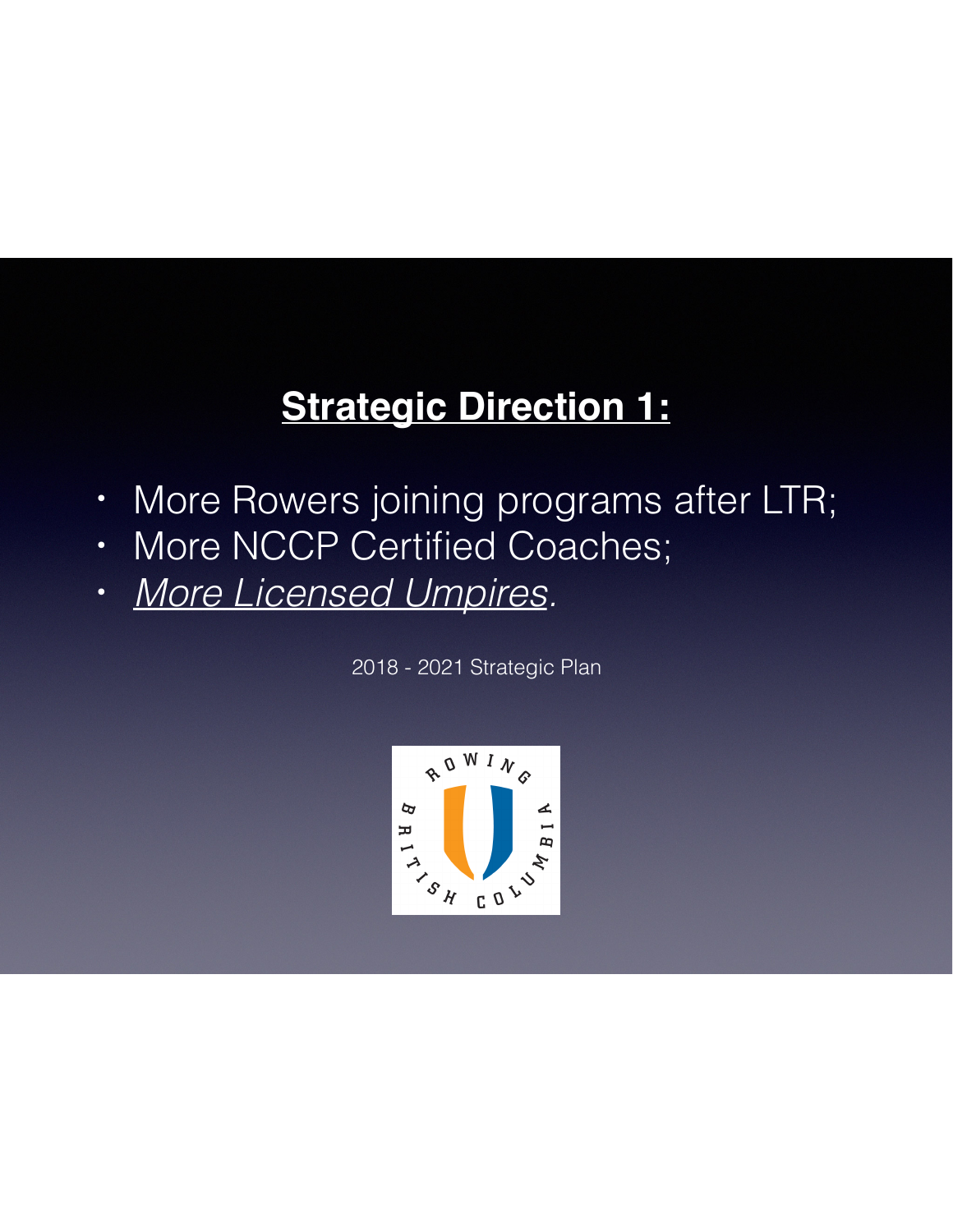#### Goal 1: Align and support regattas and events to meet the needs of rowers.

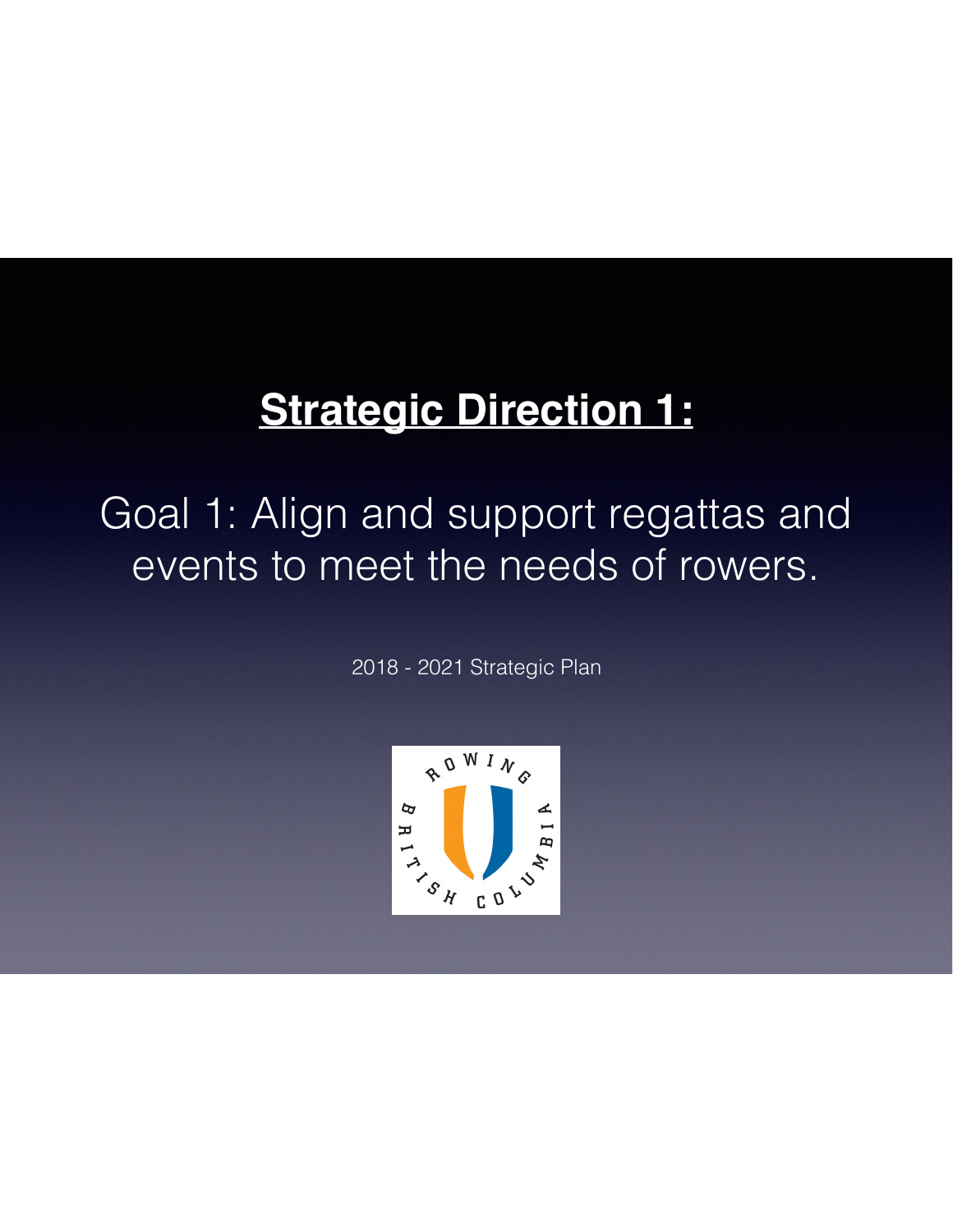### Goal 2: Enhance recognition of participants within the system.

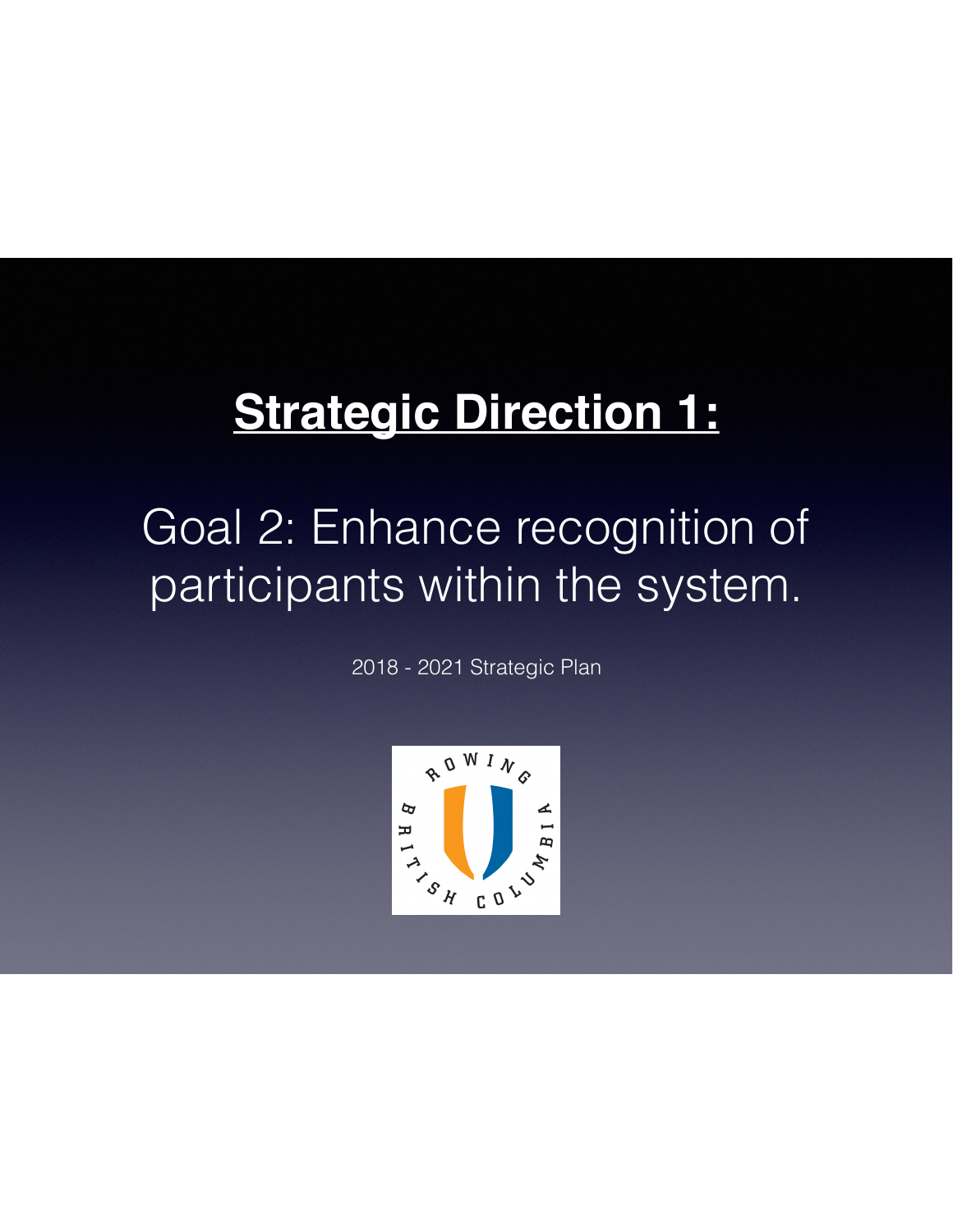### Goal 3: Identify and fill gaps in opportunities for all rowers.

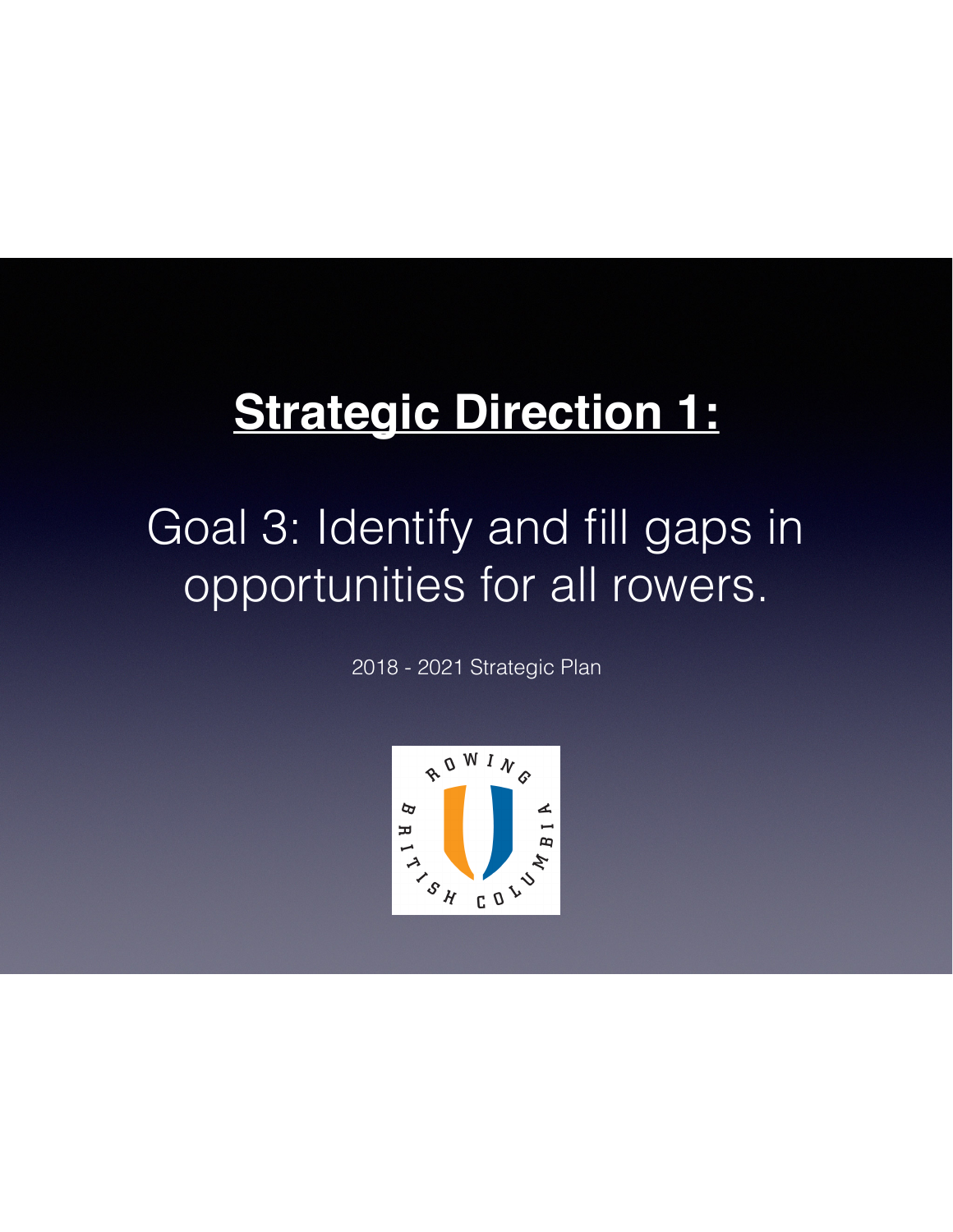### Goal 4: Enhance coaching, officiating and volunteering within rowing.

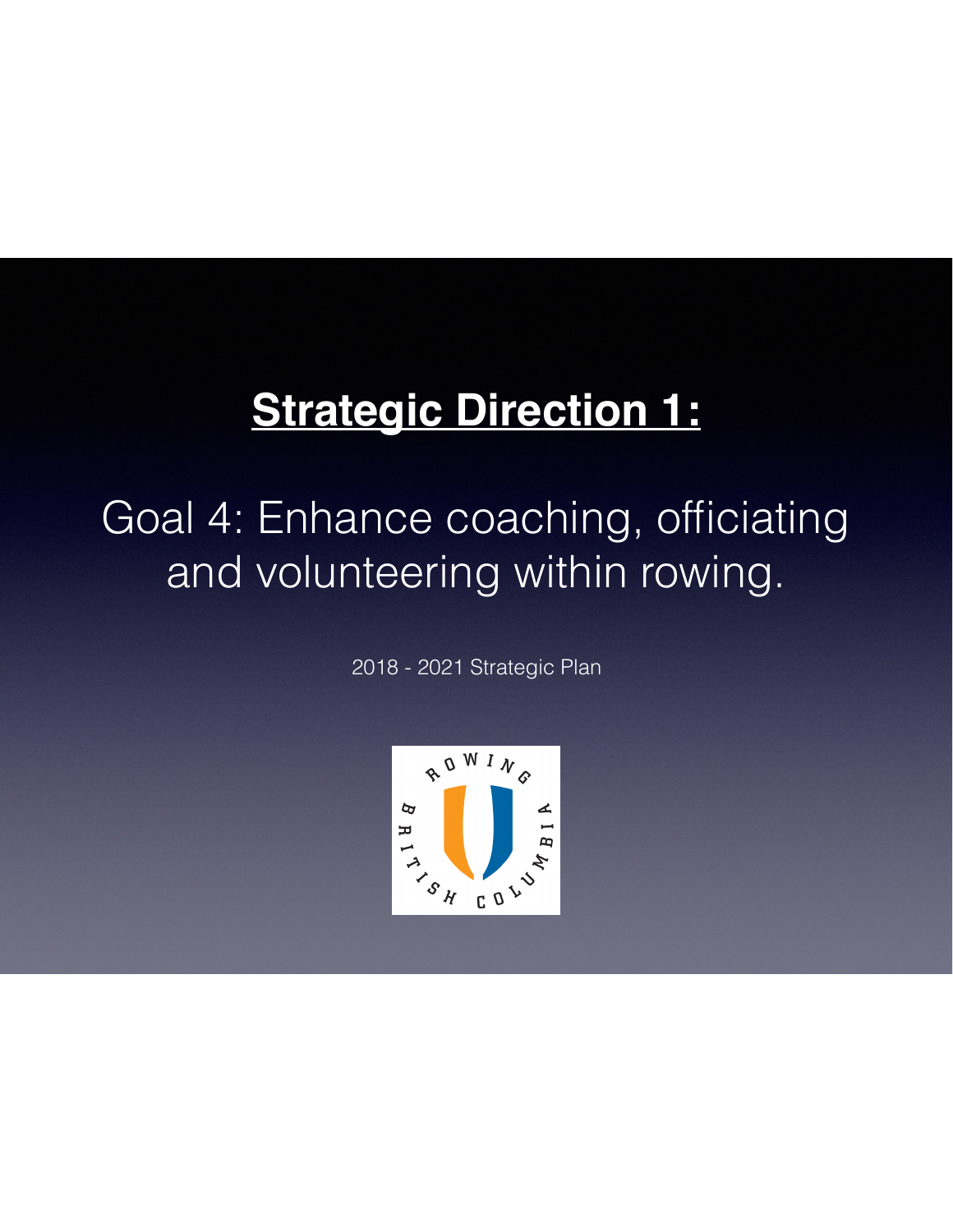#### Goal 5: Improve the effectiveness of the rowing network in British Columbia.

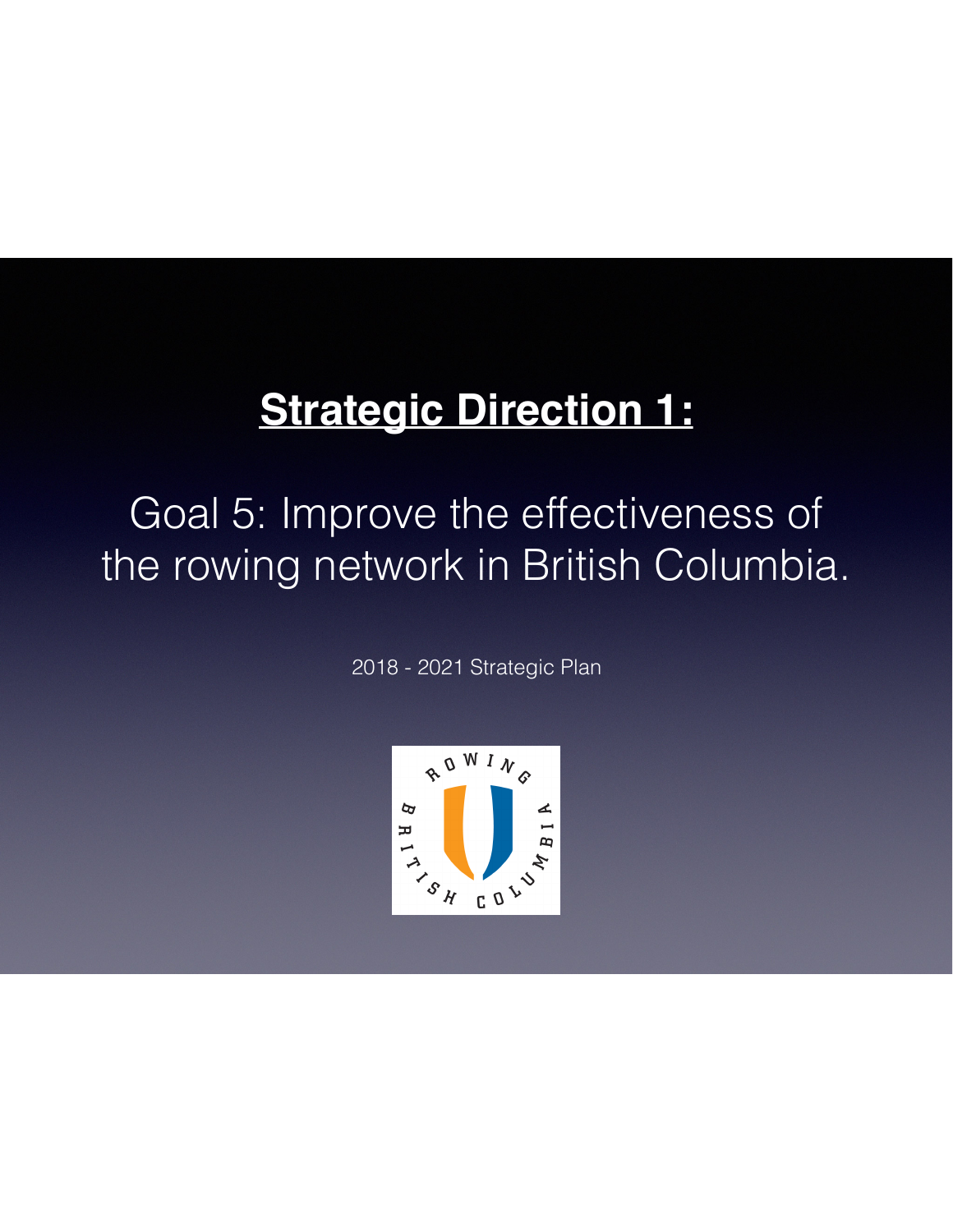### Expand the sport of rowing in British Columbia.

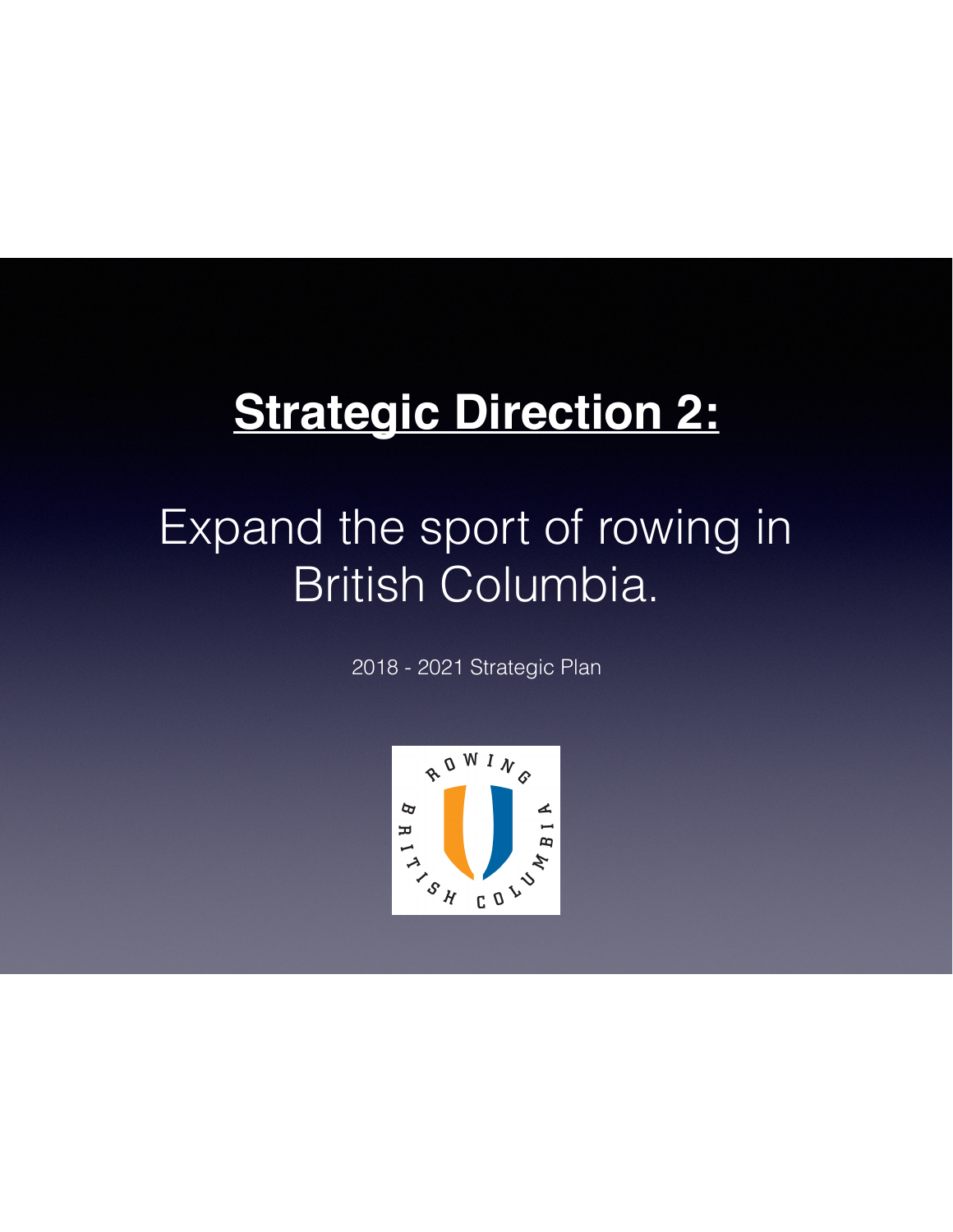# Goal 1: Clarify our brand.

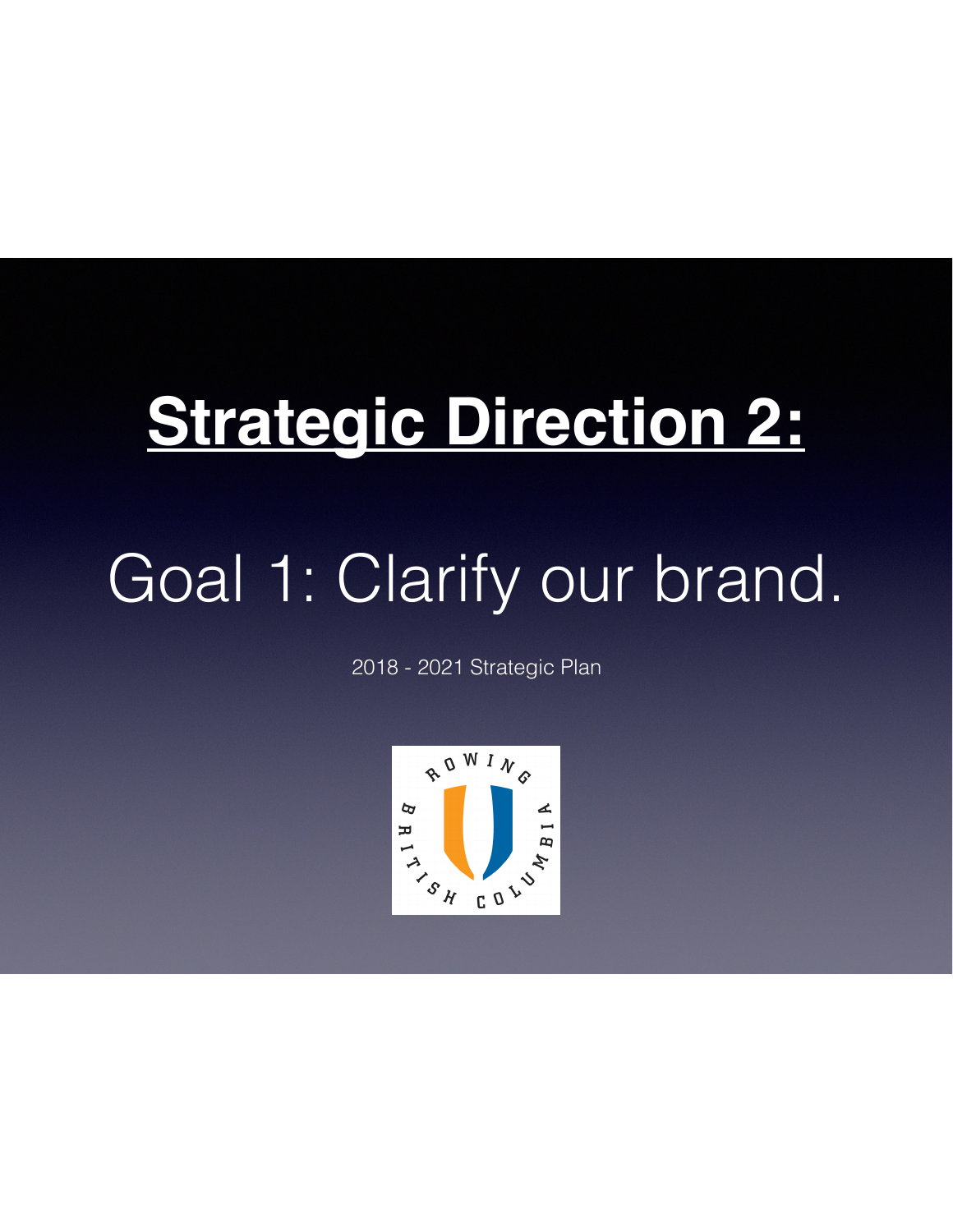# Goal 2: New initiatives to grow rowing.

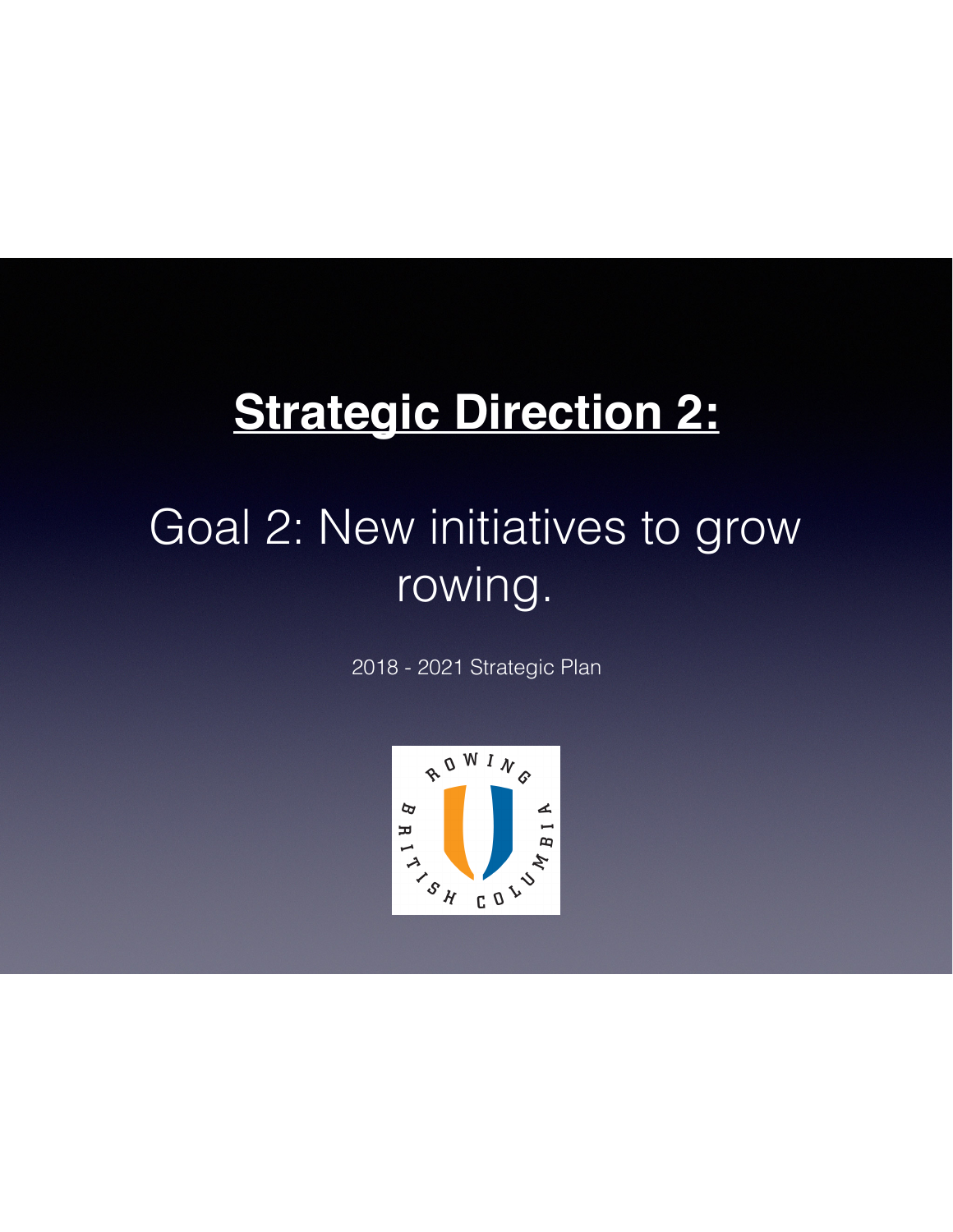# Goal 3: Enhance public recognition of rowing.

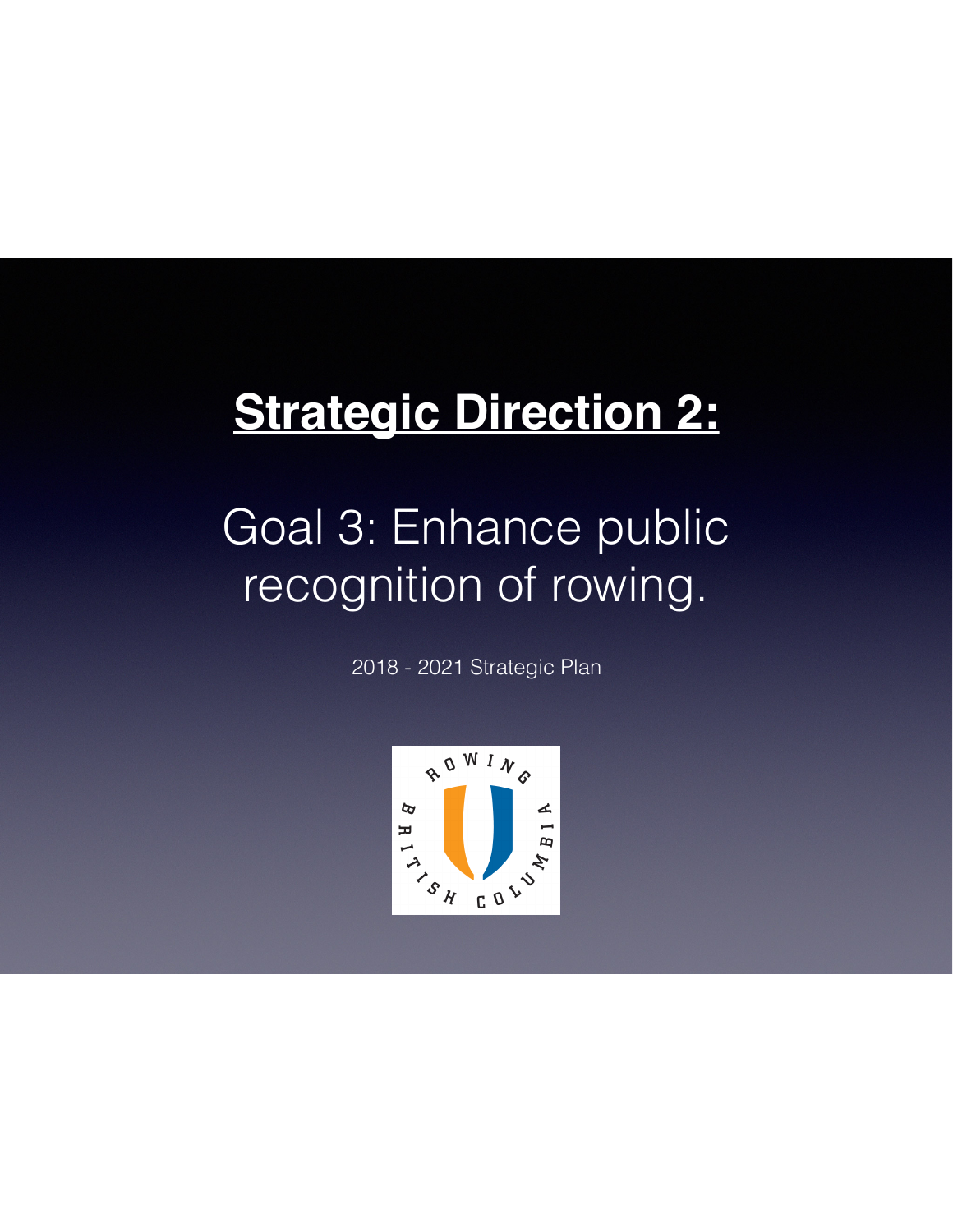### Enhance financial resource development.

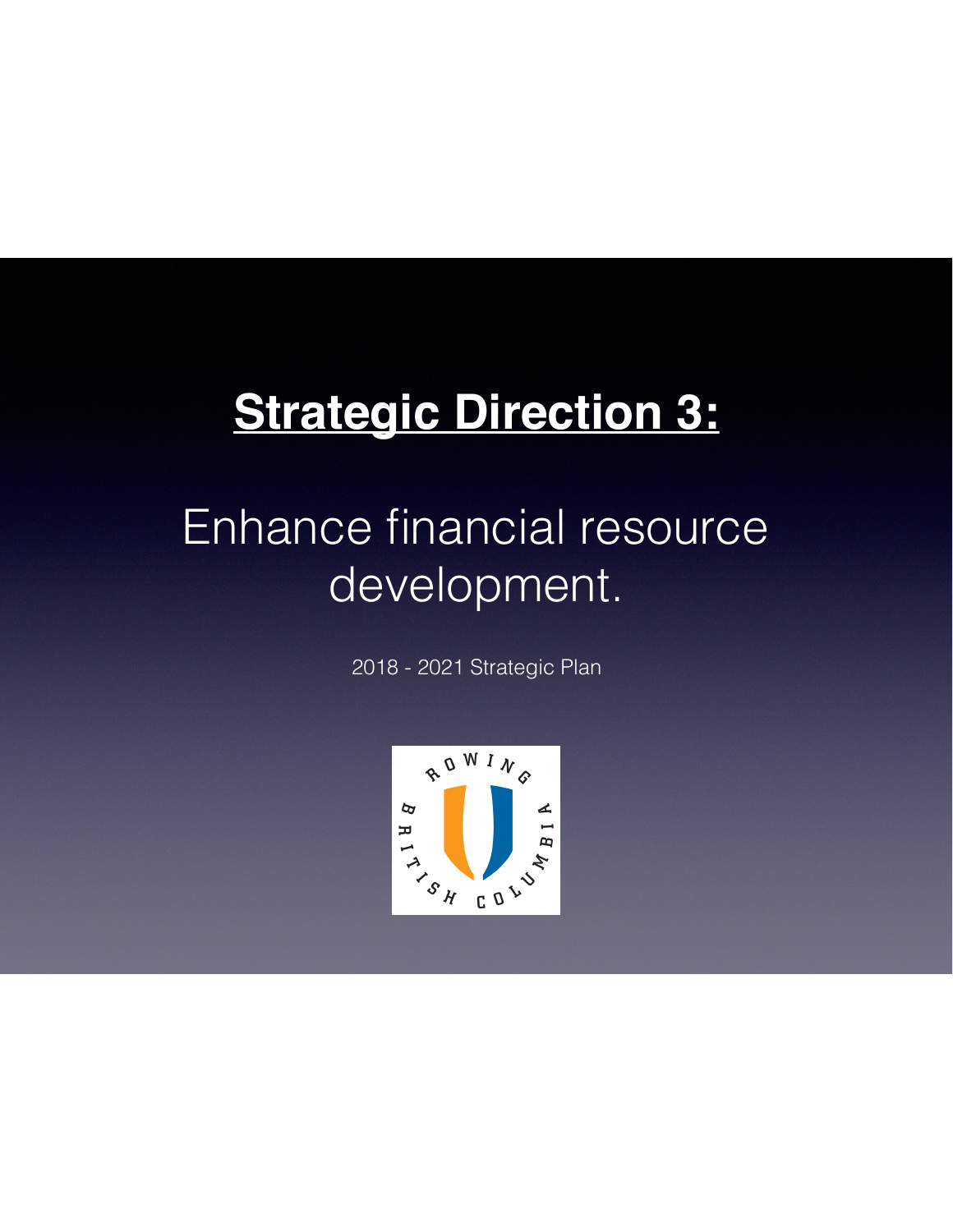# Goal 1: Increase and diversify selfgenerated resources

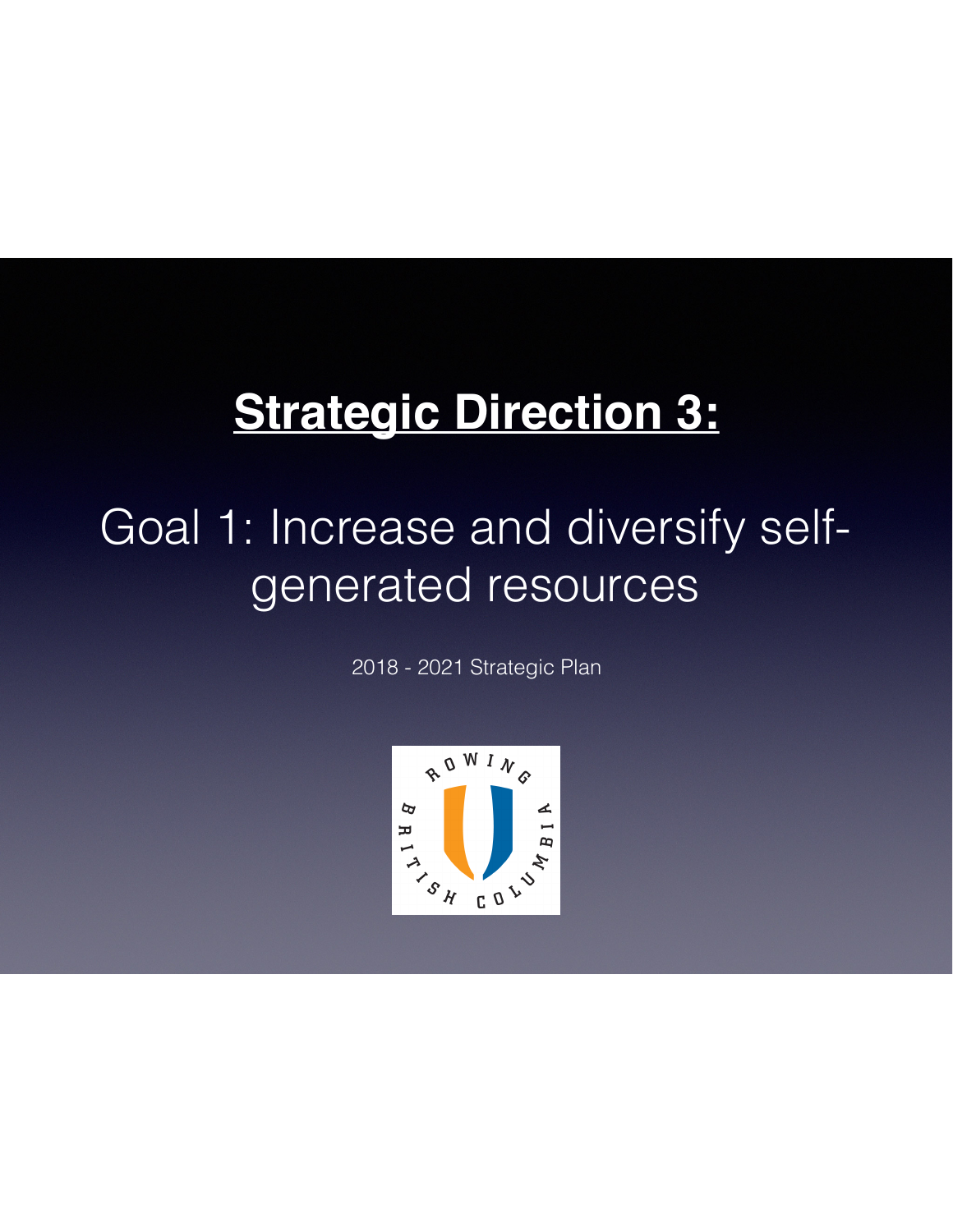### Goal 2: Purse outside resources in support of goals.

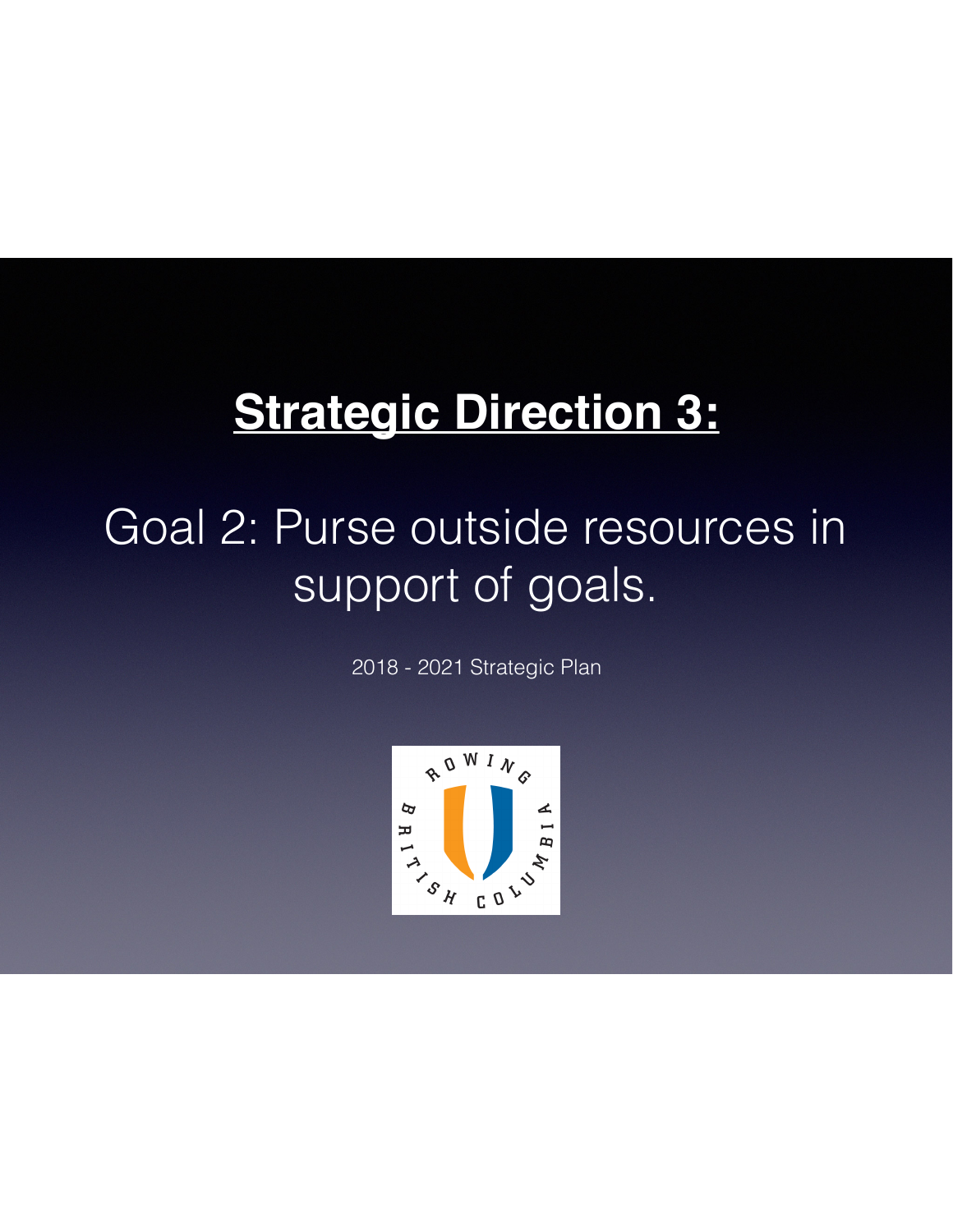# Rowing BC's Priorities for Umpires

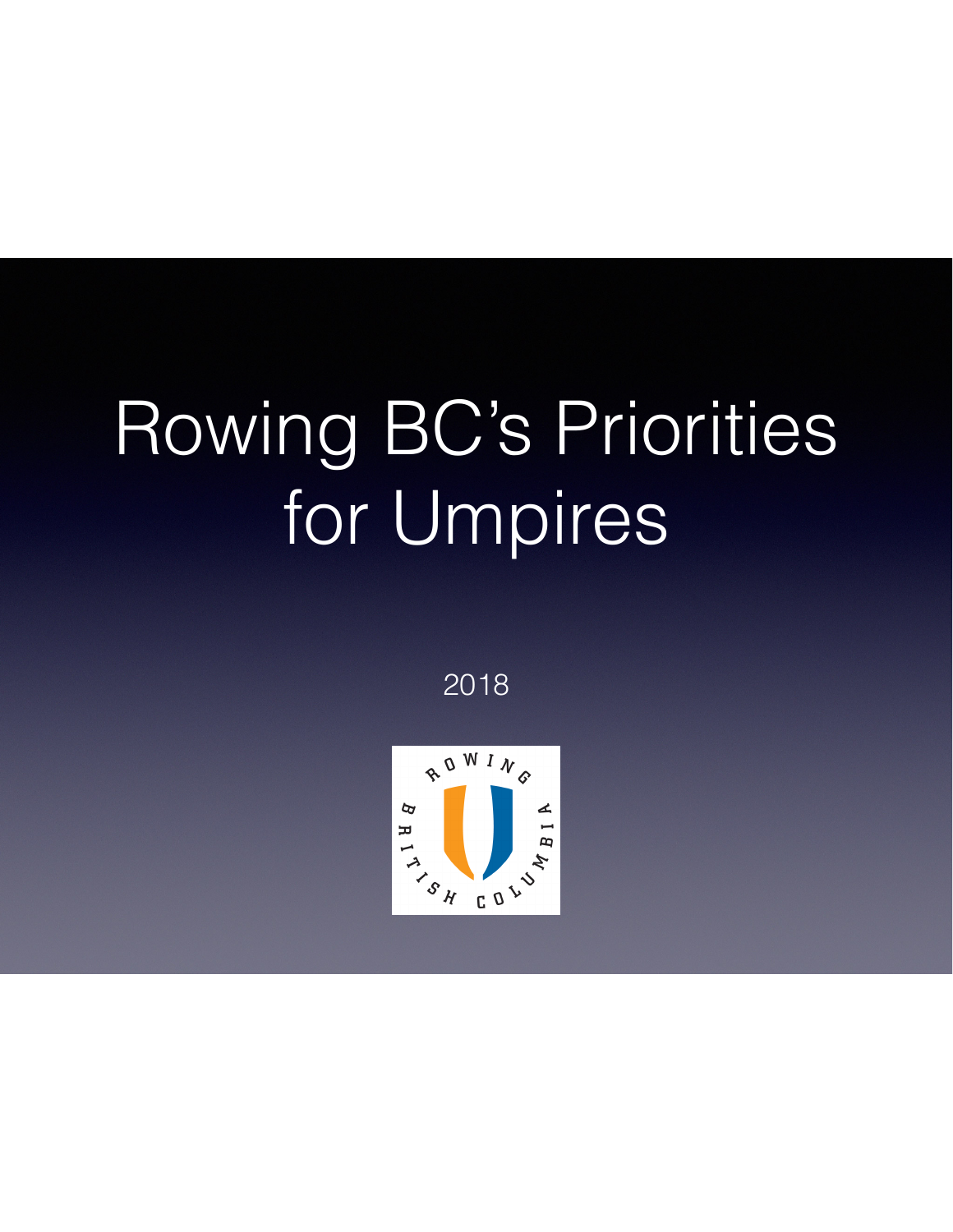# **Recruitment:**

- **•** Targeted groups; and
- **•** Club based.

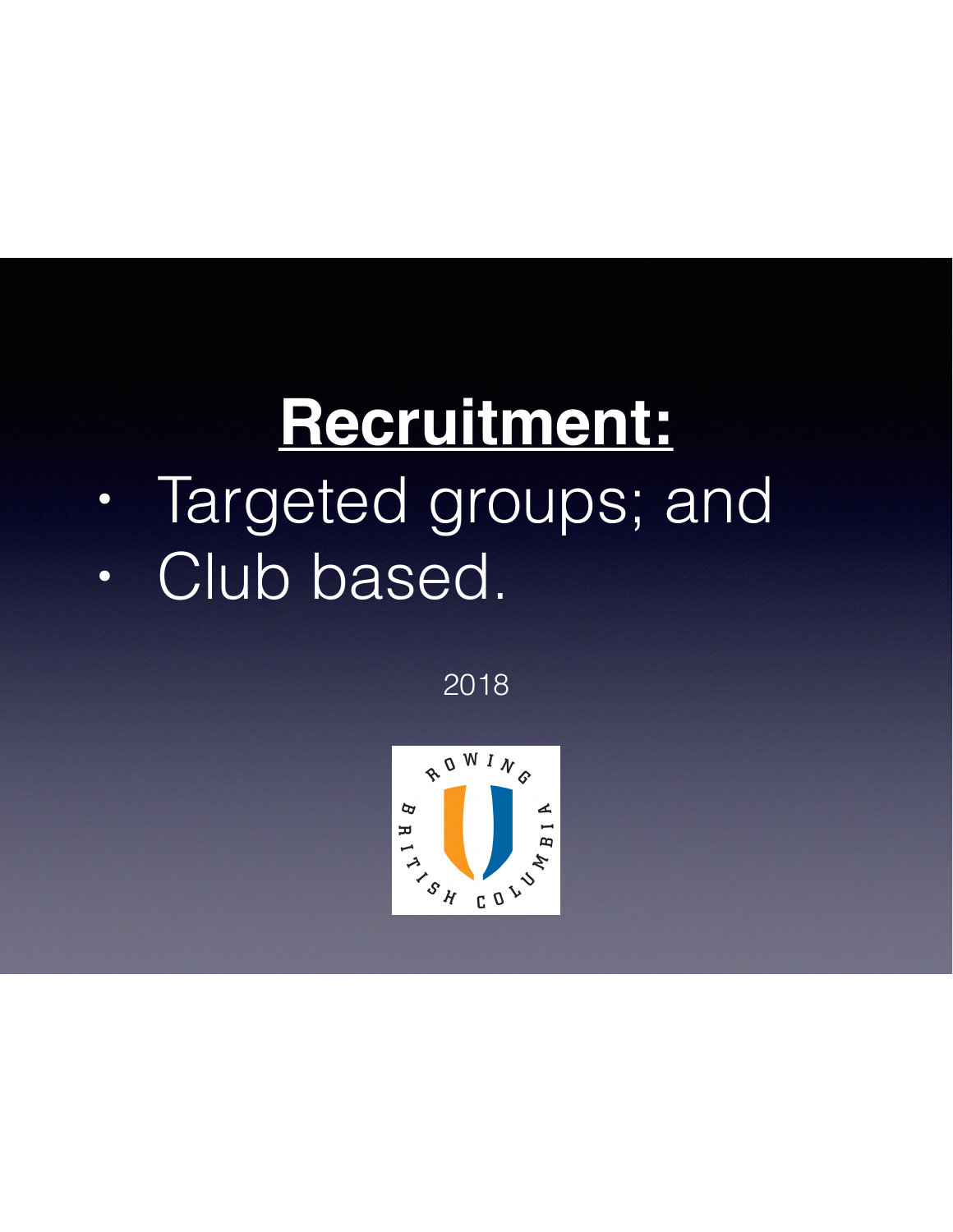# **Retention:**

**•** Engagement and dialogue.

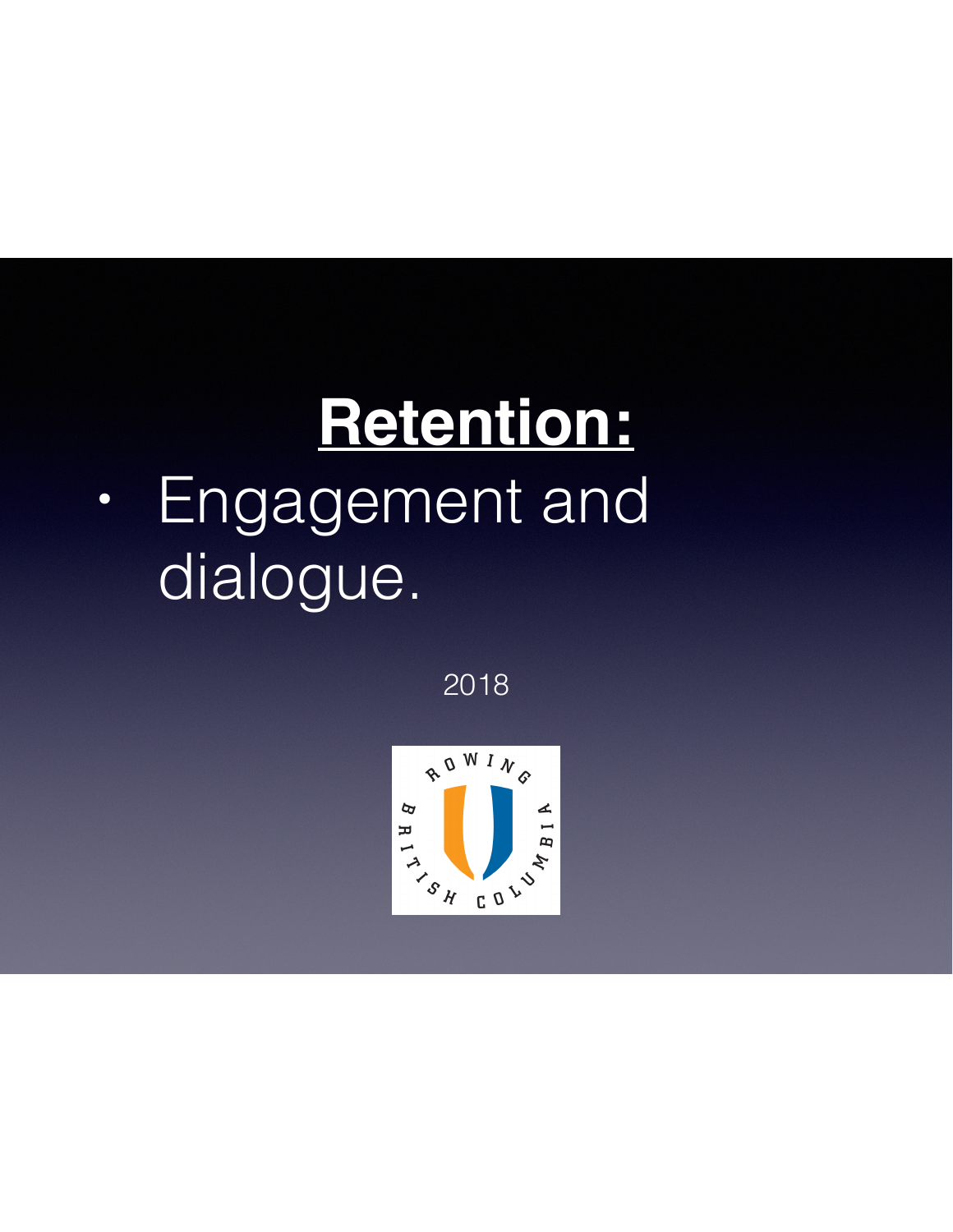#### **Resourcing:**

- **•** Exploring opportunities;
- **•** Examining training and evaluation;
- **•** RCA connections and definitions;
- **•** Rowing BC Operational Committee.

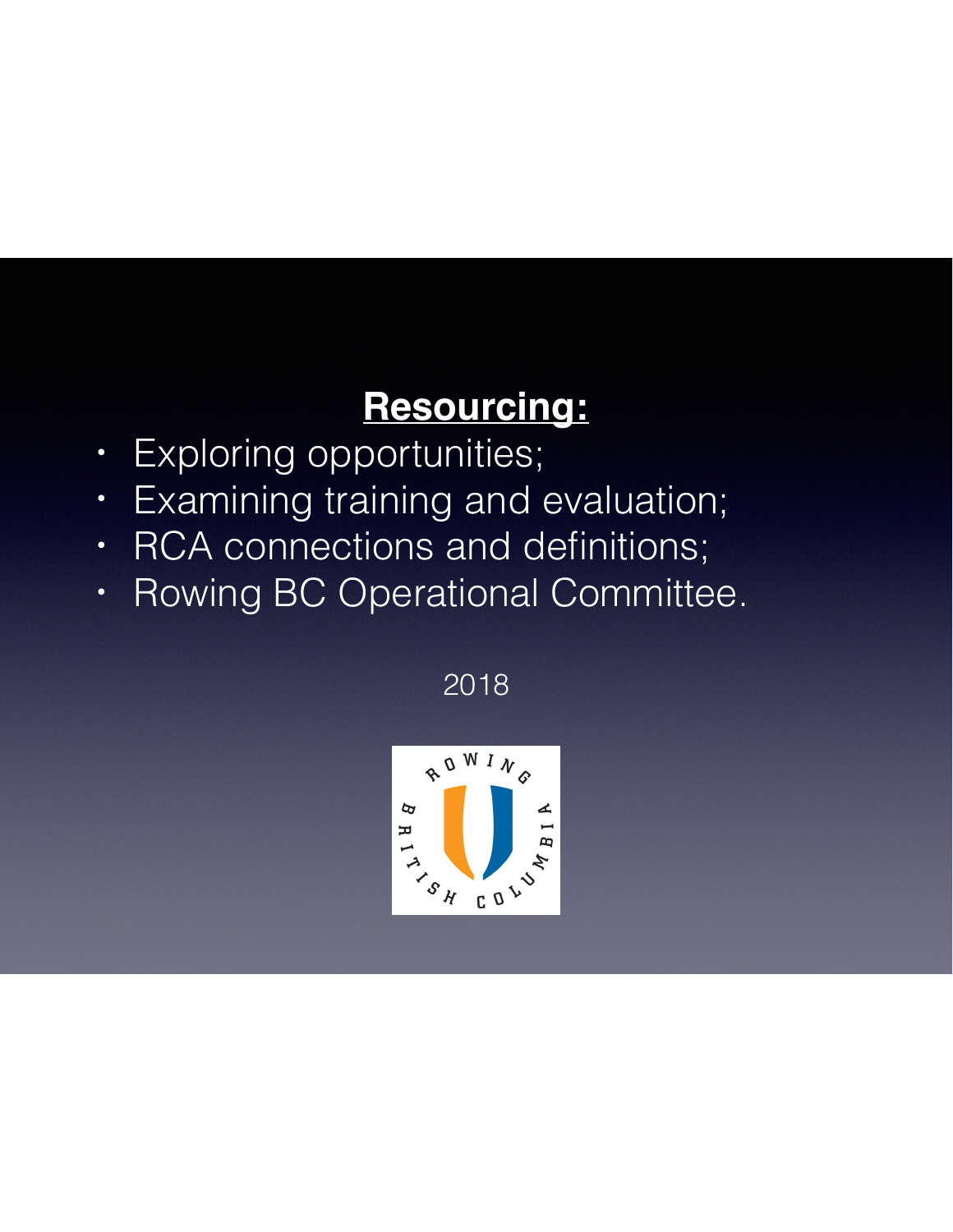# **Respect:**

# Creating a culture of respect within the rowing community.